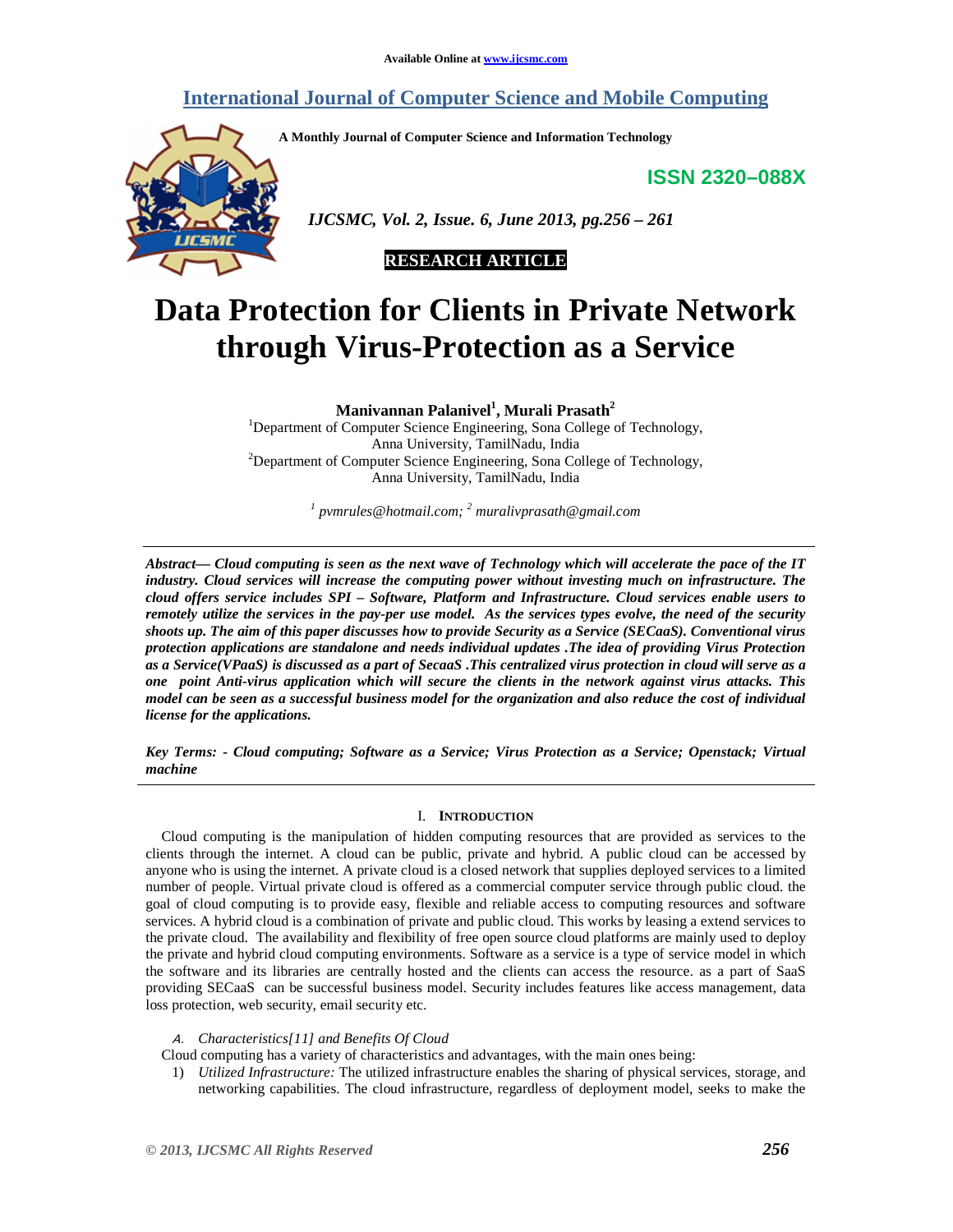most of the available usage of its infrastructure across a number of users and it means there will be no wastage on utilizing the hardware potential.

- 2) *Based on Requirements:* The clients can use the cloud service if there is any current demand requirement. So they don't need to pay all the time. This is done automatically using software automation, enabling the expansion and contraction of service capability, as needed. This dynamic scaling needs to be done while maintaining high levels of reliability and security.
- 3) *Network Access:* It can allow access across the internet from a broad range of devices such as PCs, laptops, and mobile devices. Deployments of services in the cloud include everything from using business applications to the latest application on the newest Smartphones.
- 4) *Billing:* Cloud service providers uses metering for managing and optimizing the service and to provide reporting and billing information. In this way, consumers are billed for services according to how much they have actually used during the billing period.

*Mobile Accessible:* Use of mobile phones in today's world is mandatory. It is going to be the computer of the present and near future. So there is a need for the cloud service provider to build a service that can be supportable in mobile phones.

#### II. **SECURITY AS A SERVICE**

Security as a Service in cloud allows securing the host system remotely. It is a type of computing which is used to secure all other types of computing. There are many categories [14] available in Security as a Service. They are Identity and Access management, Data loss prevention, Web security, E-mail security, Security assessments, Intrusion management, Security Information and Event management, Encryption, Business continuity and Disaster recovery and Network security. As the service from the centrally hosted server, It is easy to keep track of every new threat and so that it maximize clients system protection. There are many benefits from the Security as a Service. They are flexibility, faster scanning of user data, web interface to manage our system auditing and on-going activities from anywhere, greater security expertise and outsourcing of some administrative tasks to save time. These kinds of service are easy to deploy and requires less provisioning because it is a real time protection.

# III. **EXISTING SYSTEM**

In the standalone anti-virus system, users have to download the anti-virus application as a contract for a specific period. The users have to get the virus definition update for a specific time interval. These update will provide the information about the virus, malware etc. This will definitely utilize a lot of disk space and ram. Because of these issues, cloud anti-virus was born. In this system, clients have to upload all their files to cloud server and the cloud server will scan the files. This system reduces the disk space usage but it requires high internet service to utilize this service. In these proposed system, clients don't have to upload the files, cloud server can scan the client disk because it is provided as a service. It will increase our protection for sure.

#### *A. Panda:*

Panda[11] is a cloud based anti-virus which is light, secure. It is capable of detecting virus, Trojans etc. It is providing ultimate security by real-time protection and collective intelligence. The present generation offers behaviour analysis and behavioural blocking. Expectations shows that next generation cloud antivirus may provide automated data processing where the anti-virus can be used in offline mode by virus definition update.

#### *B. McAfee:*

McAfee[9] secures the email services against virus, spam, zero day protection and many other threats through email encryption, email archiving and email security via cloud. Mcafee only provides the protection towards web and email services but not as real time protection for system. Mcafee includes cloud-based malware defection, disinfection and it will secure the host system even without internet by getting virus-definition update.

#### *C. AVG:*

AVG[12] is a cloud based admin platform to provide security by filtering out the virus, malware, etc. It is capable of filtering the virus by scheduling. It can be accessed from any type of browser without any proxy. It has the ability to secure the email and web transaction, but not any system through cloud.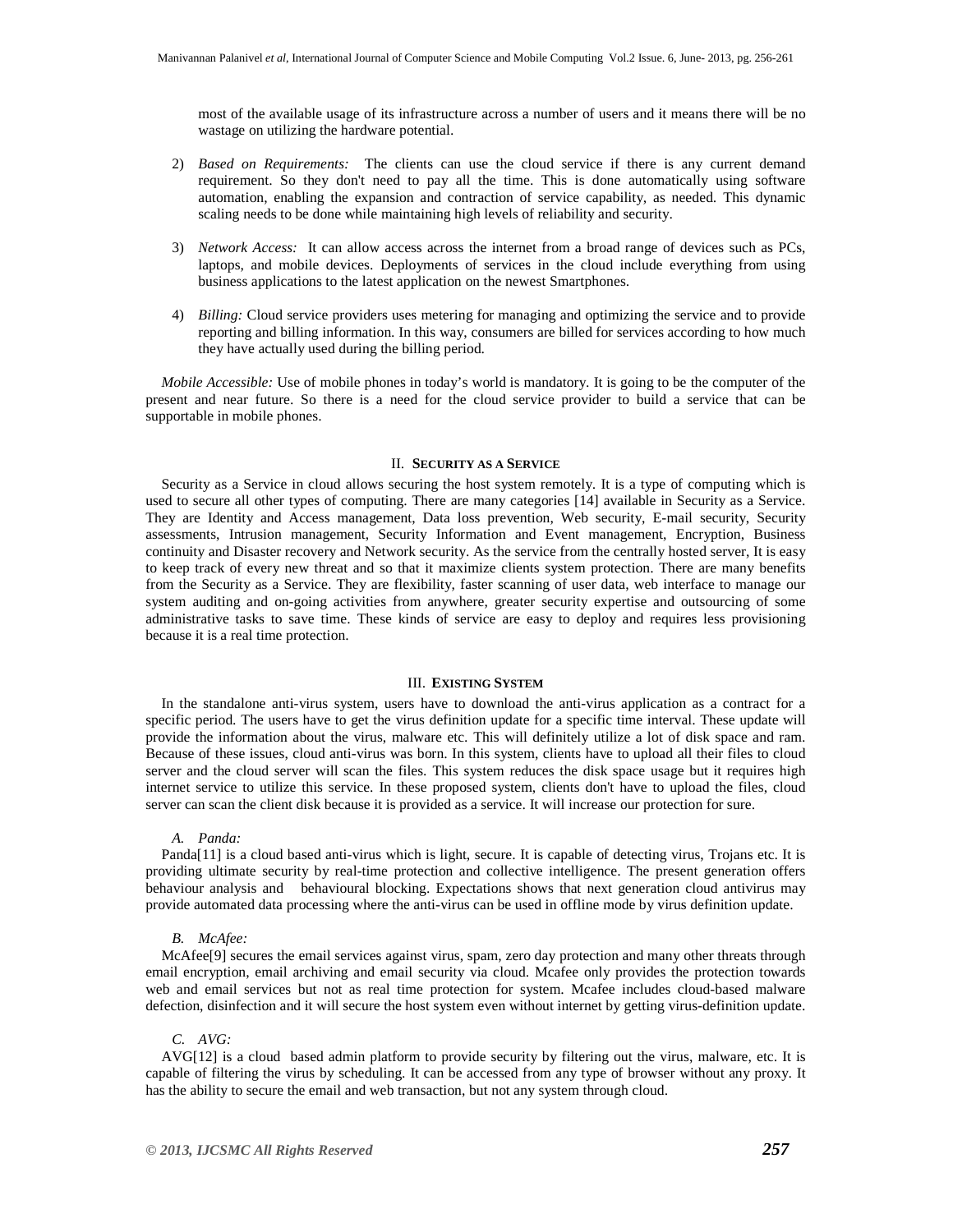#### *D. Symantec:*

Symantec[10] gives sufficient protection to the host system and eliminated the need to manage hardware and software. It will protect the web and email exchange and also has the ability to secure the critical data by automatic streaming to Symantec server.

# IV. **VIRUS PROTECTION AS A SERVICE**

Cloud antivirus[1] is a type of anti-virus that uses lightweight software on the host computer, while it will process all the majority of data analysis to the cloud server. As antivirus is installed in the standalone system, it is hard to keep track of every known virus in the world. Because of this disadvantage, the anti-virus has been transferred as a cloud service because of this every malicious code, virus and bots can be tracked and then it is very easy to identify and remove virus from the client system. One approach to implementing cloud antivirus involves scanning client files using multiple antivirus engines on the cloud server. This paper advocates a new model for malware detection on end hosts based on providing antivirus as an in-cloud network service. Because of the proposed system, it will improve the scanning speed because of parallel computing in the cloud and it will save a lot of space in the user system and also a lot of money for the individual and for the organization.



V. **INFRASTRUCTURE DIAGRAM**

#### VI.**OPENSTACK**

OpenStack[13] is free open source Cloud computing platform originally released by Rackspace and NASA, which is mainly used to create and innovate the cloud platform for both individuals and organization. It is used to create the nodes for the cloud environment. Compute node stores and retrieves disk files and associated data in Image. Network node provides virtual networking for the available nodes. Block Storage node provides storage volumes for Compute. Image node is mainly used to store the actual virtual disk files in the Object Store. All the authentication related services will happen with Identity node. The Compute node is built on a messaging-based architecture, which allows running the services on multiple servers. Compute node transfer the message using the Advanced message Queue Protocol (AMQP) and it will use asynchronous calls to avoid blocking. Quantum is an OpenStack[7] project to provide "Connectivity as a service" between connected devices managed by other nodes in the openstack. Swift is a storage system used to provide lots of storage. Nova is used to manage and schedule the available compute resources. The OpenStack Dashboard provides administrators and users a graphical interface to manipulate the cloud server and its administrative tasks.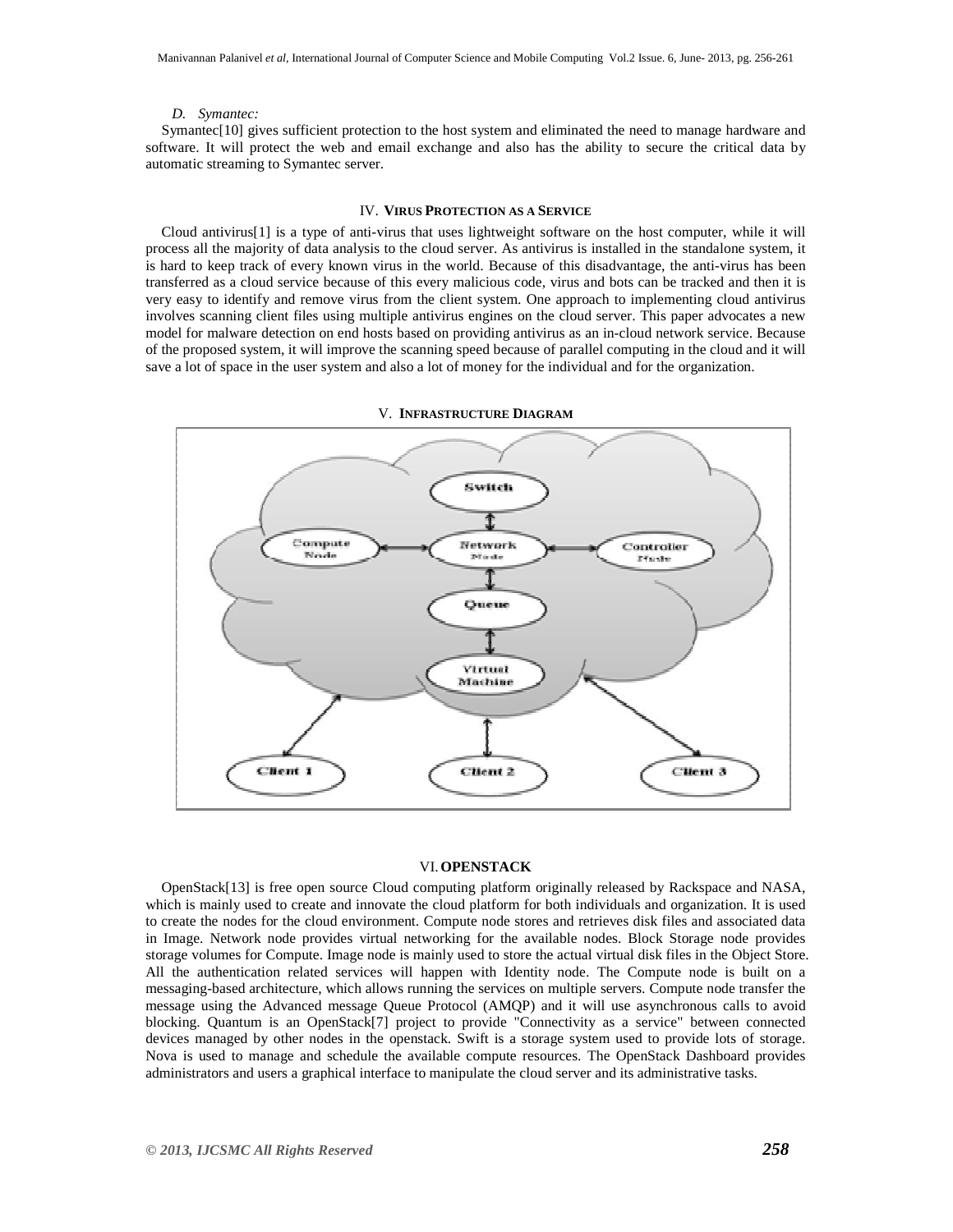| Services - OpenStack Dashboard             |                    |                            |                    |          |                 |
|--------------------------------------------|--------------------|----------------------------|--------------------|----------|-----------------|
| 172.16.0.1/syspanel/services/<br>$\bullet$ |                    |                            | $-c$<br>₹ Google   |          | $\bullet$       |
| <b>Ubuntu®</b> OpenStack Dashboard         |                    |                            | Logged in as: demo | Settings | <b>Sign Out</b> |
| Admin<br>Project                           | Services           |                            |                    |          |                 |
| System Panel<br>Overview                   | <b>Services</b>    |                            | Filter             | a        | Filter          |
| Instances                                  | Name               | Service                    | Host               | Enabled  |                 |
| Services                                   | nova               | compute                    | 172.16.0.1         | Enabled  |                 |
| Flavors                                    | glance             | image                      | 172, 16, 0, 1      | Enabled  |                 |
| <i>images</i>                              | volume             | $\triangleright$<br>volume | 172, 16, 0.1       | Enabled  |                 |
| Projects                                   | ec2                | ec2                        | 172, 16.0.1        | Enabled  |                 |
| Users                                      | swift              | object-store               | 172, 16, 0, 1      | Enabled  |                 |
|                                            | keystone           | identity (native backend)  | 172.16.0.1         | Enabled  |                 |
| Ouotas                                     | Displaying 6 items |                            |                    |          |                 |
|                                            |                    |                            |                    |          |                 |

# VII. **IMPLEMENTATION**

Due to many disadvantages in the standalone systems[1], many organization are planning to deploy the cloud-based antivirus. Cloud-based antivirus can be invoked by using Openstack. For building a cloud server, there are three nodes which are mandatory. Those nodes are compute, network and cloud controller node. In the compute node, the client data will be manipulated. The network node will help to control the data transmission. Cloud controller node will control the cloud server. All the packages for these nodes will be installed through internet. There will be a switch to transfer the data between compute and network node. The clamAV antivirus package will be installed on the virtual machine formed by openstack. As this open source anti-virus will be so helpful in detecting and clear all types of virus. There are many types of virus available in the computing world. They are boot sector virus, browser hijacker, direct action virus, file infector virus, macro virus, multi parties virus, polymorphic virus, resident virus, web scripting virus and many more. These viruses can be cleared at any time on the client system if the update is maintained periodically. Once the system is deployed means, the data transaction will be controlled by network node, the whole cloud structure will be controlled by cloud controller node and the client data is processed at compute node. As many as number of clients can be added to the cloud server depending on the compute node. There are many types of platforms available in operating system. On those the main platforms are windows, Mac, Linux. Virus Protection as a Service can be utilized by any platform by using the internet. The client can access the service by three modes[10] of operation. They are transparent mode, warning mode and blocking mode. In the transparent mode, the service is completely transparent to the client. In the warning mode, access to a file is blocked until the scan is completed. In the blocking mode, access to a file is blocked during scanning and if the file is classified as suspicious then access to the file is denied and the user is informed with an error dialog.

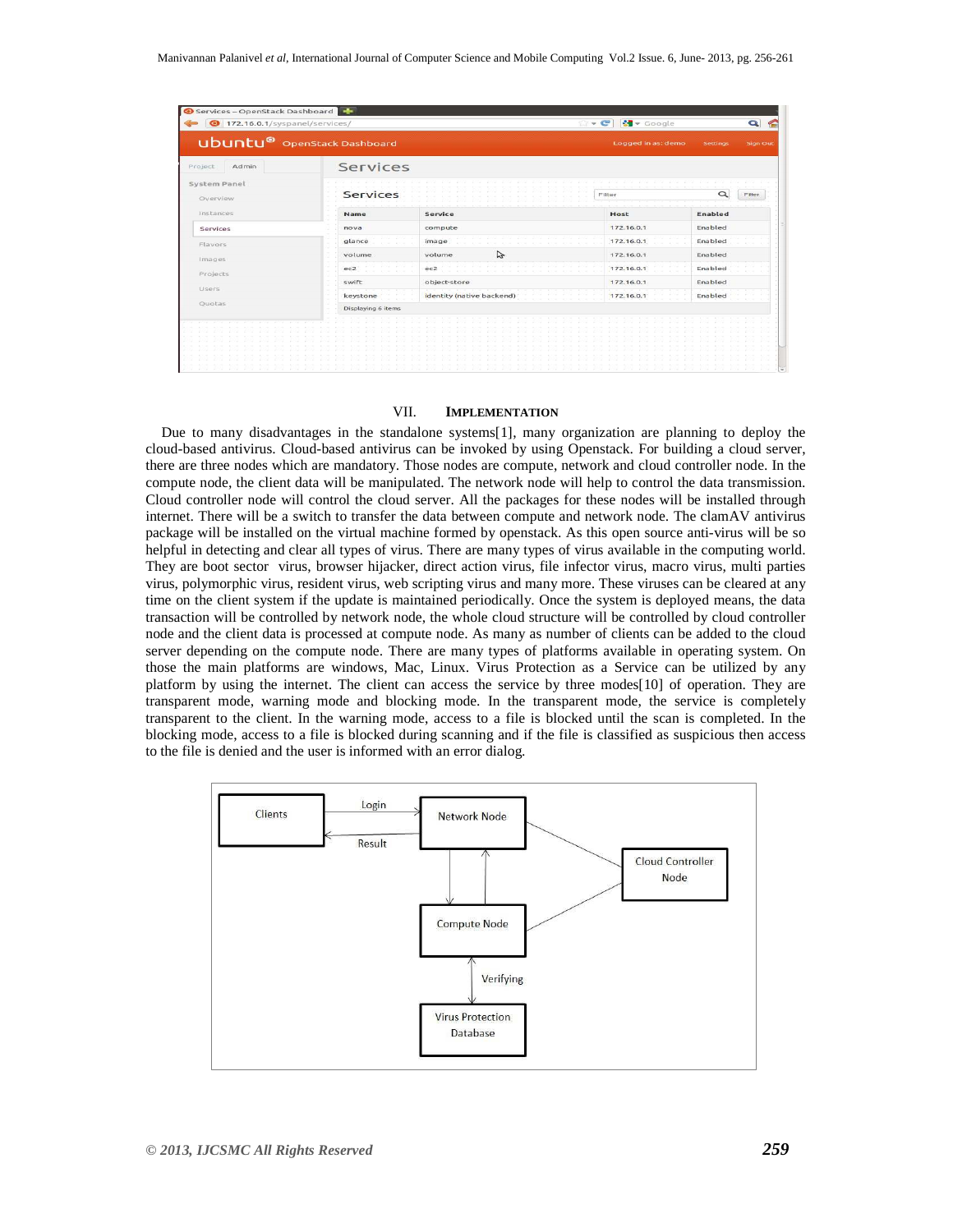# VIII. **RESULT**

Once the server is deployed, the clients can make use of Virus Protection as a Service. The service can be utilized as pay-per use model, just like paying for the drink and not for the cup. The server can keep the virus definition up-to-date by connecting to centrally globalized virus database, So the clients don't need to care about any virus or threats that become as vulnerability to them because of updation in the server. The cloud server will store all the infected files in one of the nodes directory, So that the clients can store the mandatory files for a specific period which they feel as needed. This will ease out the operation of clients like updation, installation and maintenance. The scan result will produce the number of scanned files and directories, infected files, known virus, version number and time in the clients terminal. Thus a option to protect the data in the private network for client has been provided by using VPaaS.







# IX.**FUTURE WORKS**

As many numbers as clients can be added to cloud server by using virtualization. Virtualization is a concept of virtual form of anything such as software, platform and infrastructure. Now Virus Protection as a Service has been invoked and in future it can be extended to exploit as a Service, Encryption, Data Protection.

# X. **CONCLUSION**

To address ever-growing concern of security in the IT organisation, a new business model has been proposed to implement the anti-virus using cloud. Because of this business model, it will open up a new platform for the security in IT organisation. In the standalone application, the user has to buy separate license for every system and it is very expensive for large organisation. Because of the effects in the standalone system, the organisation will deploy the proposed cloud anti-virus which is very cost effective.

#### **REFERENCES**

- [1] Jon Oberheide, Evan Cooke, Farnam Jahanian "CloudAV: N-Version Antivirus in the Network Cloud ," University of Michigan ,2008
- [2] Jon Oberheide, Evan Cooke, and Farnam Jahanian. Rethinking antivirus: Executable analysis in the network cloud. In 2nd USENIX Workshop on Hot Topics in Security (HotSec 2007), August 2007.